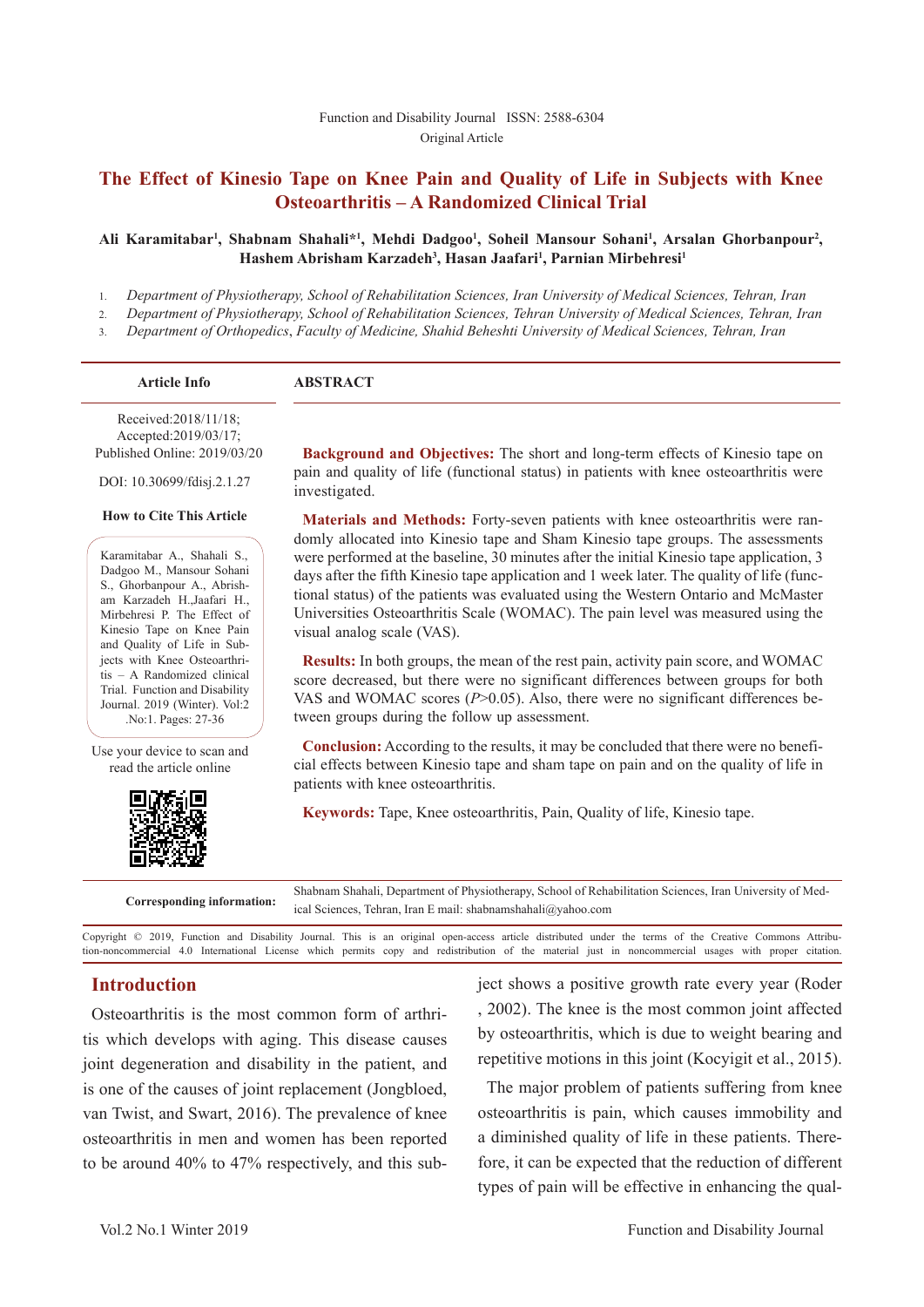ity of life of these patients (Jongbloed, van Twist, and Swart, 2016).

Treatments for knee osteoarthritis in mild to moderate stages include changing lifestyle, modifying daily activities, weight loss, medical interventions (including anti-inflammatory drugs and articular injections), physiotherapy interventions and the use of knee braces (Kocyigit et al., 2015).

Medical treatments such as pharmacotherapy have a number of side effects, and articular injections and surgery are considered as invasive treatments (Wageck et al., 2016). Today, the use of noninvasive therapeutic methods with fewer complications such as physiotherapy is attracting a great deal of attention.

Physiotherapy for treating these patients includes resistance exercises, proprioception exercises, electrical stimulations, long socks, acupuncture, manual therapy, bandage, and Kinesio tape (Kocyigit et al., 2015).

Kinesio tape was first invented by a Japanese chiropractor called Kenzo Kase in 1970 (Kocyigit et al. , 2015). After the First World War, the use of Kinesio tape by physiotherapists in musculoskeletal problems began to spread rapidly in the summer of 1988 (Jongbloed, van Twist, and Swart, 2016). Kinesio tape is recently considered as a new method, used in clinical practice and athletic performance to reduce the risk of injury and to treat musculoskeletal disorders, and injuries (Torres, Trindade, and Gonçalves, 2016). A Kinesio tape is made from cotton fabric with a viscosity that allows ventilation and water resistance. It can be stretched up to 150% of its original size (like human skin) (Oliveira et al., 2016). The application of Kinesio tape on the skin creates a tactile sensation that activates cutaneous mechanoreceptors, which might help to alleviate the pain sensation through the gatecontrol theory pioneered by Melzack and Wall (Simon S, Yeung, 2015). It's widely used to reduce pain (Jongbloed, van Twist, and Swart, 2016), increase the range of motion (Jongbloed, van Twist, and Swart 2016), inhibit or facilitate muscle, reduce inflammation (Torres, Trindade, and Gonçalves, 2016), provide joint support (Chang et al., 2010), improve lymphatic

drainage (Torres, Trindade, and Gonçalves, 2016), improve walking patterns and improve functional activities (Kumbrink, 2012).

The American Rheumatology Association has proposed the use of Kinesio tape in knee osteoarthritis patients. This method is economical, though adequate evidence about the effectiveness of any particular method has not been stated (Mutlu et al., 2017). Furthermore, the results of previous studies on knee Kinesio tape in patients with knee osteoarthritis have been contradictory to some extent (Mutlu et al., 2017). Therefore, according to the studies conducted during the past, we tried to find a new method of applying Kinesio tape on a knee, which is capable of mitigating the pain of these patients, thereby enhancing their quality of life. The aim of this study was to compare the effect of Kinesio tape of the quadriceps muscle and the knee with a sham Kinesio tape on the parameters of pain and quality of life in patients above 45 years old with knee osteoarthritis. This has not been performed in previous studies as a long-term solution along with treatment and follow-up. In this study, the long-term effects of KT on knee pain and quality of life were assessed in subjects with knee osteoarthritis, which has not been evaluated earlier. Also, the combined method of applying KT used in the present study was not used in previous studies.

Previous studies have used the quadriceps muscle facilitation technique (Sarallahi et al., 2016), (Jongbloed, van Twist, and Swart, 2016), but in this study, in addition to the facilitation technique, the ligaments method was used, mentioned in the K - taping book (Kumbrink, 2012).

#### **Materials and Methods**

This study was a double blind, randomized clinical trial registered in the Iranian Registry of Clinical Trials: (IRCT20180916041051N1). Forty seven patients with knee osteoarthritis above 45 years-old were recruited. The diagnosis of knee osteoarthritis (tibiofemoral) was performed based on symptoms and radiological findings carried out by a specialist.

Those subjects with knee osteoarthritis (tibiofemoral) with Kellgren-Lawrence Grade II and III with the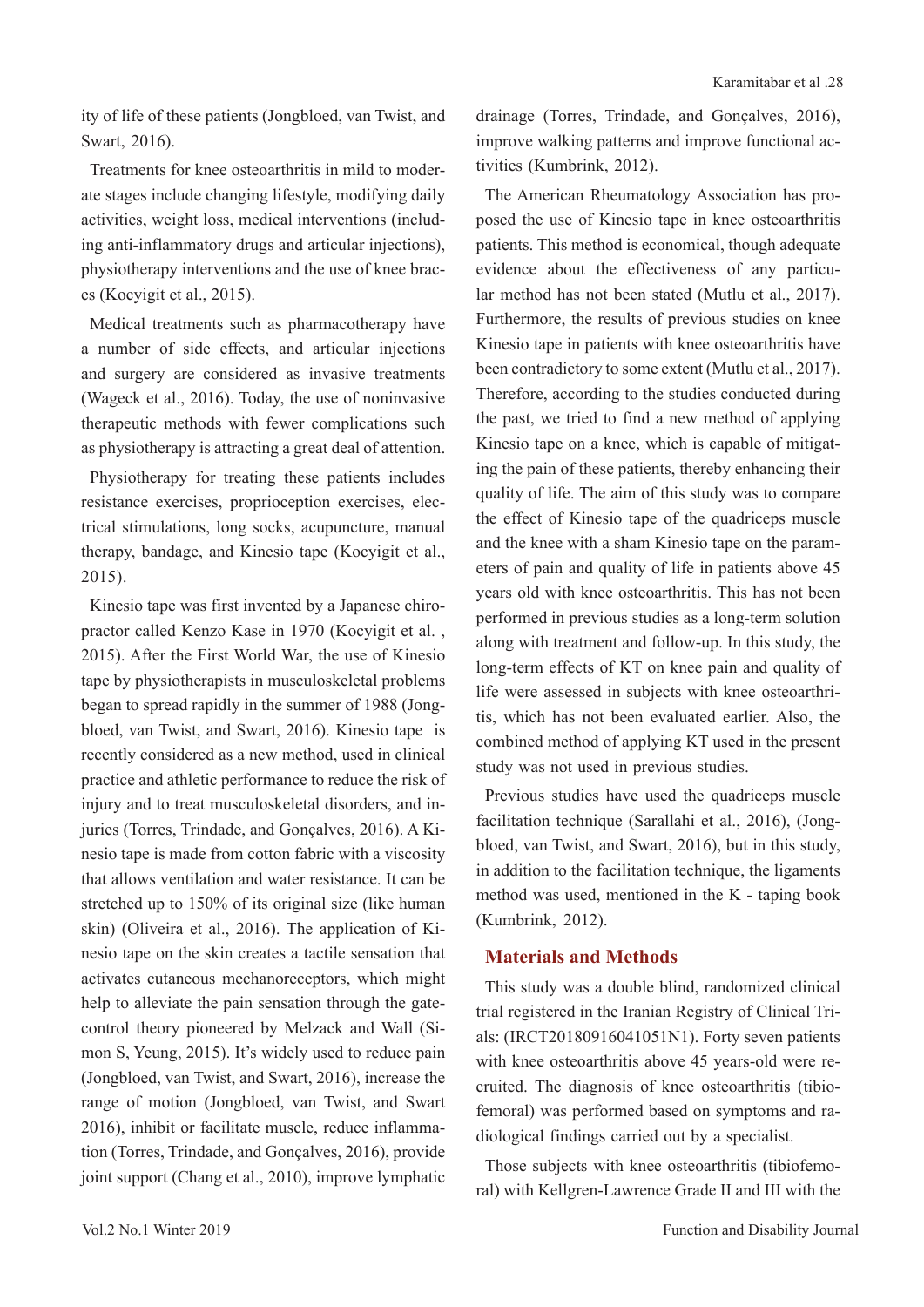radiological signs in the affected side who had a knee pain history for six months or more and the extent of their pain was 4-7 according to the visual analog scale (VAS) were included, while those with the following signs and symptoms were excluded:

Knee joint injections within the previous 6 months, being subject to electrical stimulation within the previous 3 months, history of lower limbs fracture within the previous 6 months, articular inflammatory diseases, history of skin sensitivity, existence of pathology (in the lumbar, pelvic and hip), history of damage to soft structures around the knee (meniscus and ligament), patellofemoral pain syndrome on the affected side, history of knee or hip joint replacement, rheumatoid arthritis, neurological diseases, deformity or contracture in the ankle, knee or hip joints, and osteoarthritis in ankle and hip joints All participants gave written informed consent prior to participating in the study. Approval for the research was received from the ethics committee of the Iran University of Medical Sciences (IR.IUMS.REC.1397.059).

For patients who had bilateral osteoarthritis of the knee, the more affected side was examined. The studied variables included pain (during rest and activity) and quality of life. In order to measure the intensity of pain during rest and activity, the visual analog scale was used. Pain during activity was the pain that the patient felt after 10m of walking (Jongbloed, van Twist, and Swart, 2016). To evaluate the quality of life, the Persian version of Western Ontario and Mc-Master Universities Osteoarthritis Index (WOMAC) questionnaire was used (Ebrahimzadeh et al., 2014). The questionnaire was filled before starting treatment and after the follow-up session. This questionnaire consists of three sections of 24 items (related to pain, joint stiffness, and physical functioning), self-completed by the patient (Ebrahimzadeh et al., 2014).

In the next stage, the patients were randomly assigned to intervention and control groups. Randomization was done using sealed envelopes. This study was performed as double-blind, in which the patients and the outcome assessor were blinded to the allocation. The treatment and assessment of patients were performed by two therapists. The patients were requested to stop analgesic consumption during the study (figure 1). Patients in both groups received 3 daily therapeutic exercises (three times a day with 10 repetitions every day). The exercises included: quadriceps muscle setting, straight leg raise (SLR), and active flexion-extension of the knee on a chair.

The methods of applying Kinesio tape in the treatment group are as follows: the first technique was used for rectus femoris muscle facilitation (figure 2 part A). Y shape with short sequences was used. To apply the Kinesio tape, the muscle was set in a stretched position (the patient leaned on the side, the hip was brought to extension passively, and the knee was brought to 60° of flexion). The an I-shaped part of Kinesio tape was applied on the rectus femoris from the beginning of the muscle towards its end, and the Y-shaped part was applied to the upper edge of the patella with 25% of tension (two ends of the Kinesio tape without tension). The second technique was the ligament technique, with the aim of improving stability in the knee. For its application, the tape was cut along the Collateral ligaments of the knee (medial collateral ligament from the medial condyle of the femur up to Pesanserinus muscles and the lateral Collateral ligament from the lateral condyle up to head of the fibula). The tape was applied in the neutral position of the joint. Each of the tape bands was attached from the center of the joint line and with maximum tension. The ends however, were attached with attention while the knee was in maximum flexion position (figure 2 part B) (Kumbrink, 2012).

The method of applying Kinesio tape in the control group is as follows: in the control group, two horizontal Kinesio tapes (without tension) were used on the quadriceps muscle, where the length of each Kinesio tape was 10 cm and was used 10 cm and 20 cm above the patella (figure 2 part C) (Wageck et al., 2016). After an initial assessment, the patients underwent five sessions (two sessions per week) of Kinesio tape treatment. Also, they were revisited for follow-up one week after the termination of the treatment.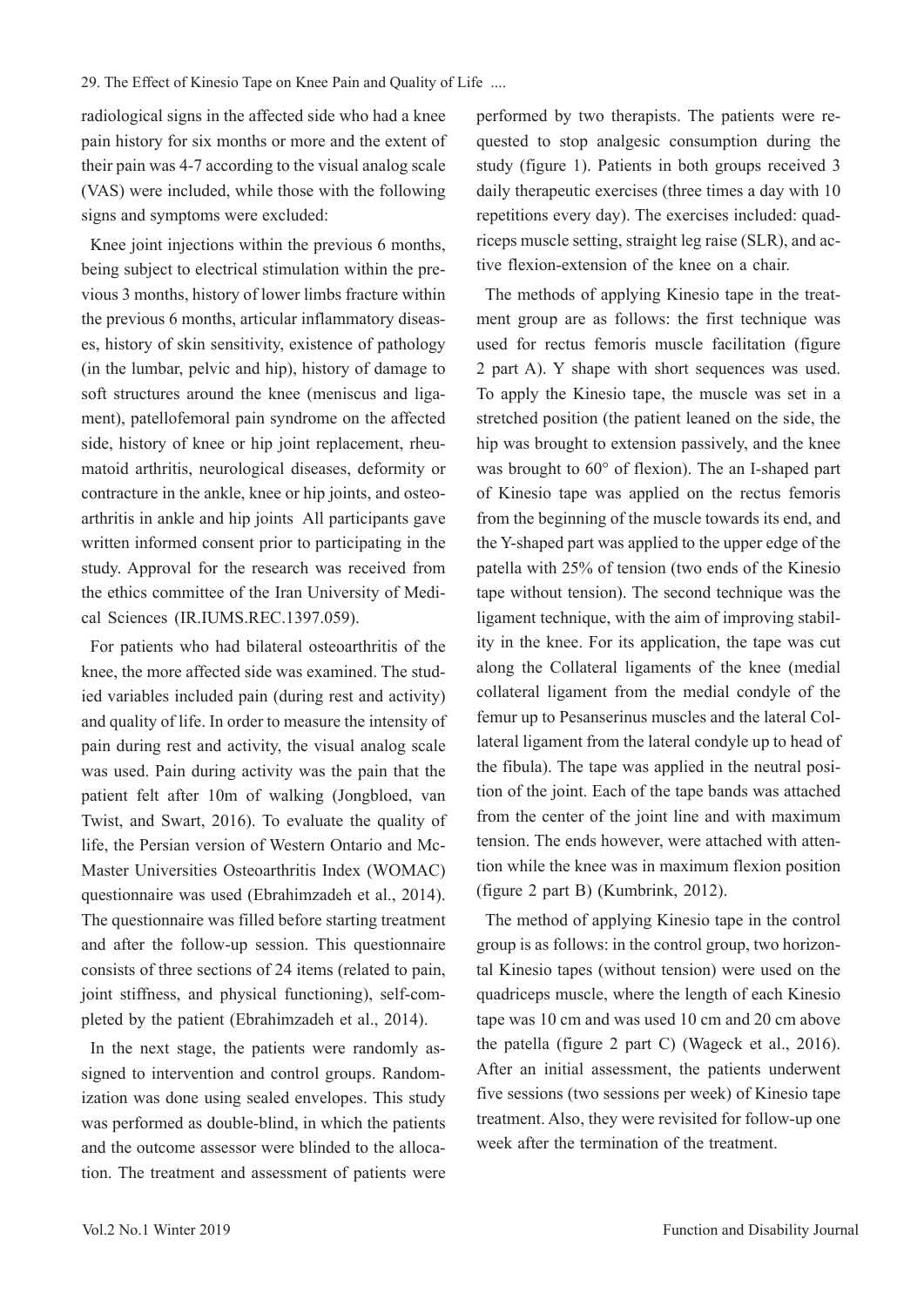## **Data Analysis**

The Kolmogorov-Smirnov test was used to evaluate the normality of the distribution of the variables. A normal distribution was observed for variables in both groups. To compare, changes in the pain intensity during rest, 30 minutes after Kinesio tape, three days after the last Kinesio tape, and during followup (one week after the third assessment), before and after the treatment in both groups, repeated measures ANOVA was used. To investigate the long-term effects of Kinesio tape on the quality of life of patients, paired T-test was used.



*Figure 1.* A flowchart of eligibility assessment through the study



*Figure 2.* A) Method of applying ligament Kinesio tape around the knee B) Method of facilitation of Kinesio tape of rectus femoris C) Method of applying the Sham Kinesio tape

B

 $\overline{A}$ 

 $\overline{C}$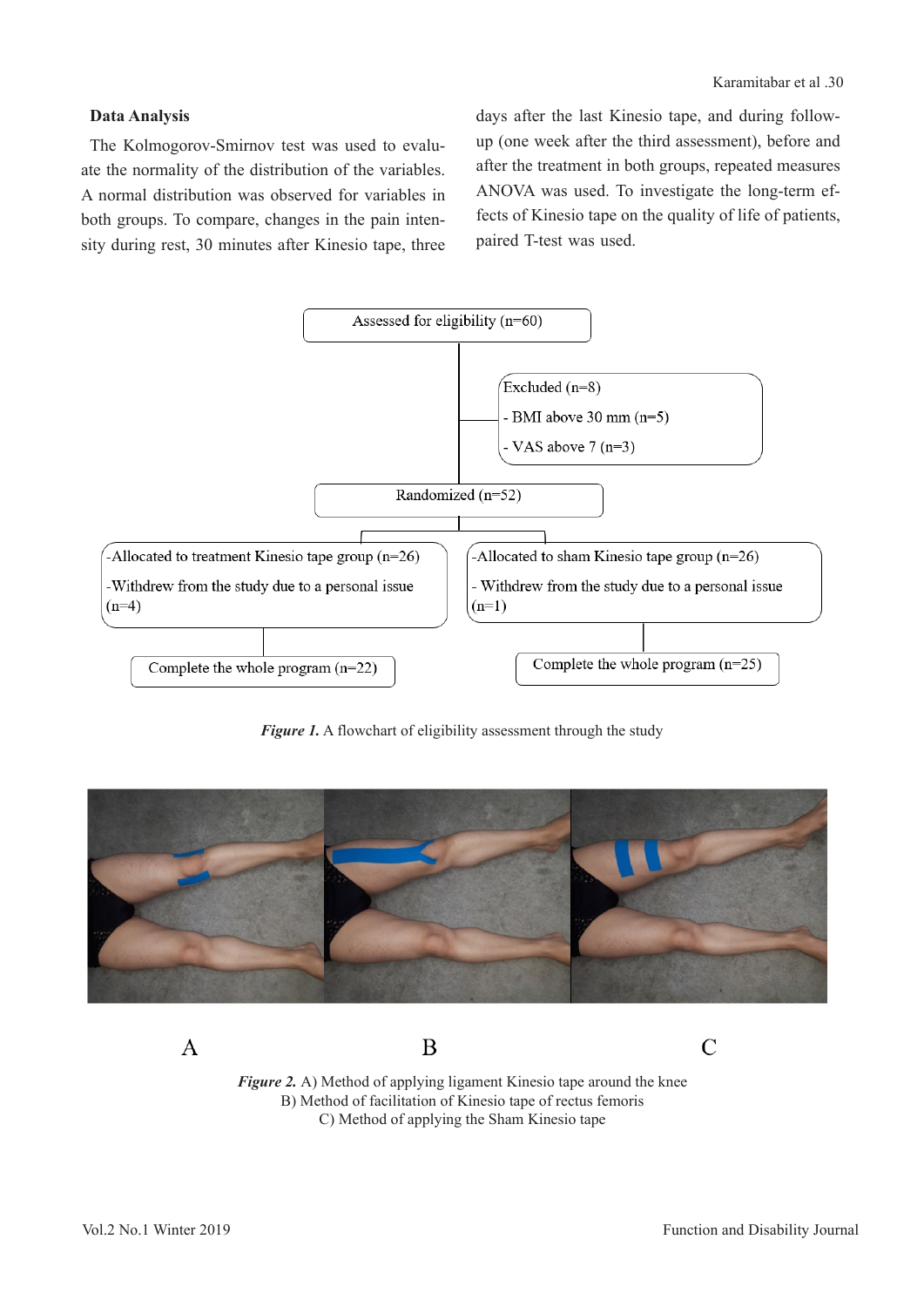31. The Effect of Kinesio Tape on Knee Pain and Quality of Life ....

#### **Results**

The demographic characteristics of patients are shown in table 1. The results showed that there was no significant difference between the groups in terms of height, weight, and body mass index (BMI). A total of 47 patients (37 women, 10 men) with the mean age of 63 years and mean BMI of 27 participated in this study.

The results of repeated measures ANOVA in withingroups showed that the knee Kinesio tape and sham tape resulted in significant reduction in pain intensity

during rest and activity; both in the short-term (30 min after Kinesio tape) and in the long-term (five sessions after Kinesio tape)  $(P=0. 002)$ . However, the results of repeated measures ANOVA in between-groups showed no significant pain intensity differences during the rest and during the activity between groups (*P*>0.05) (table 2 and table 3). The results of paired t-test indicated that in the long-term, knee Kinesio tape had a significant effect on improving the quality of life in both groups (*P*=0.001). Nevertheless, there was no significant difference between groups in terms of mean changes in quality of life (*P*>0.05) (table 4).

| variable   | group     | mean              | P-value |  |
|------------|-----------|-------------------|---------|--|
| Age        | treatment | $63.95 \pm 7.81$  | 0.9     |  |
| Year       | control   | $6.58 \pm 62.56$  | 0.99    |  |
| Height     | treatment | $6.93 \pm 164$    | 0.8     |  |
| Cm         | control   | $7.43 \pm 163.92$ | 0.7     |  |
| Weight     | treatment | $10.54 \pm 69.71$ | 0.93    |  |
| Kg         | control   | $9.74 \pm 74.92$  | 0.96    |  |
| <b>BMI</b> | treatment | $2.97 \pm 26.05$  | 0.81    |  |
|            | control   | $2.42 \pm 28.20$  | 0.06    |  |

| Table 1. Descriptive statistics of the subjects |  |  |
|-------------------------------------------------|--|--|
|                                                 |  |  |

*Table 2. Comparison of the differences in pain intensity during rest and activity in tape group for four measurement times.* 

| <b>Variable</b>         |        | $M\pm SD$       | $\mathbf{F}$ | P-value* | <b>Pairwise</b><br><b>Comparisons</b> | <b>Mean difference</b> | P-value** |
|-------------------------|--------|-----------------|--------------|----------|---------------------------------------|------------------------|-----------|
| Pain during<br>rest     | Time 1 | $2.64\pm2.31$   | 19.478       | < 0.001  | Time $1 -$ Time 2                     | $0.591(0.127 - 1.055)$ | 0.008     |
|                         | Time 2 | $2.34 \pm 2.24$ |              |          | Time $1 -$ Time 3                     | $1.477(0.605 - 2.350)$ | < 0.001   |
|                         | Time 3 | $1.962.18\pm$   |              |          | Time $2 -$ Time 3                     | $0.886(0.684 - 1.998)$ | 0.006     |
|                         | Time 4 | $1.882.19\pm$   |              |          | Time $1 -$ Time 4                     | $1.750(0.212 - 1.561)$ | < 0.001   |
| Pain during<br>activity | Time 1 | $6.181.71\pm$   | 41.021       | < 0.001  | Time $1 -$ Time 2                     | $0.682(0.727 - 2.773)$ | 0.001     |
|                         | Time 2 | $5.581.97\pm$   |              |          | Time $1 -$ Time 3                     | $2.023(1.305 - 2.740)$ | < 0.001   |
|                         | Time 3 | $4.722.14\pm$   |              |          | Time $2 -$ Time 3                     | $1.341(0.684 - 1.998)$ | < 0.001   |
|                         | Time 4 | $4.722.17\pm$   |              |          | Time $1 -$ Time 4                     | $2.432(1.500 - 3.364)$ | < 0.001   |

Time 1; primitive, Time 2; 30 minute after first Kinesio tape, Time 3; After 5 sessions Kinesio tape, & Time 4; Follow-up. P-value\* for within-subject effects test. P-value\*\* for pairwise comparisons test.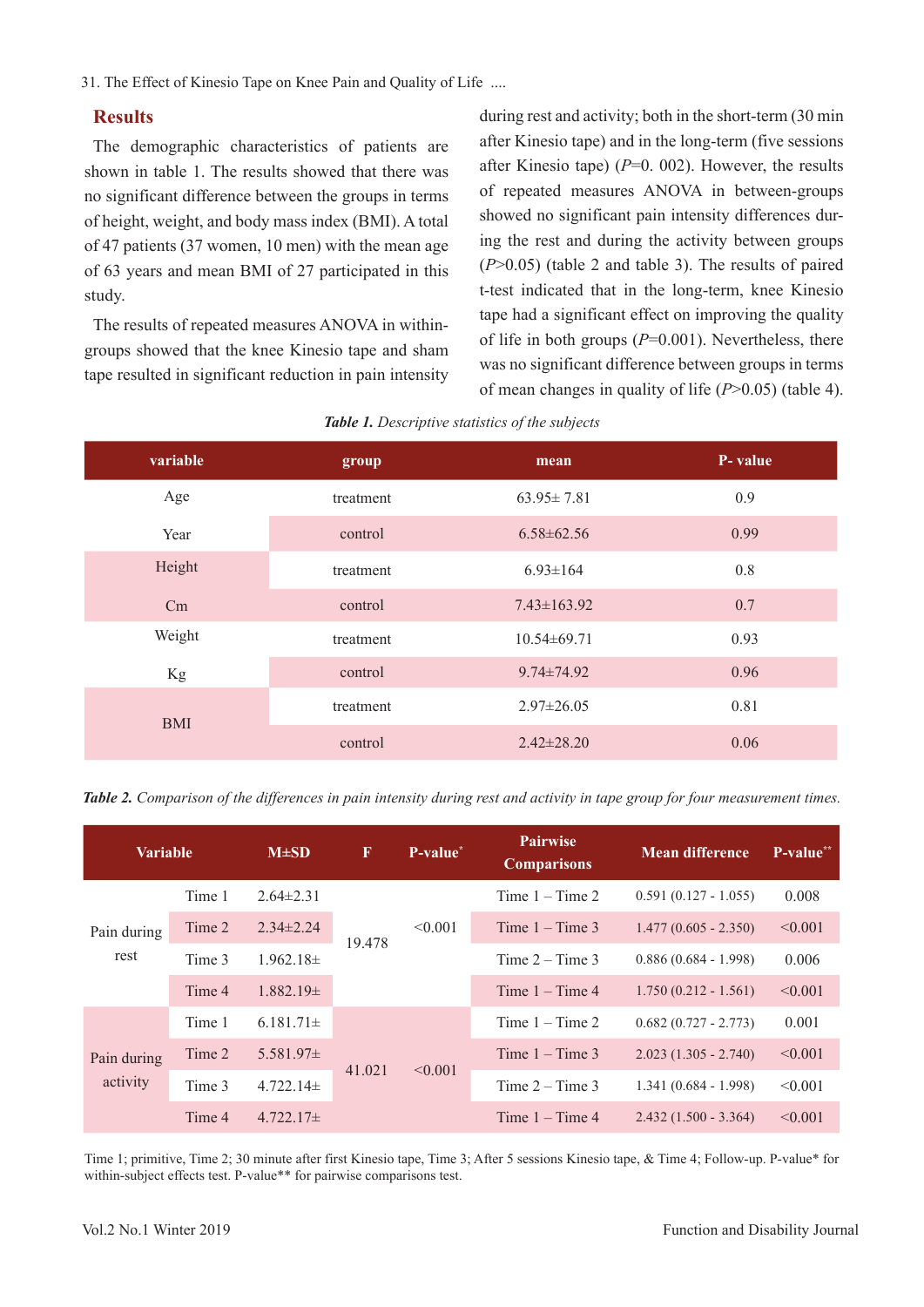*Table 3. Comparison of the differences in pain intensity during rest and activity in Sham-tape group for four measurement times.* 

| <b>Variable</b>            |        | $M\pm SD$       | $\mathbf{F}$ | P-value <sup>*</sup>   | <b>Pairwise</b><br><b>Comparisons</b> | <b>Mean difference</b> | P-value** |
|----------------------------|--------|-----------------|--------------|------------------------|---------------------------------------|------------------------|-----------|
| Pain<br>during<br>rest     | Time 1 | $3.25 \pm 2.69$ | 22.704       | < 0.001                | Time $1 -$ Time 2                     | $0.300(0.038 - 0.562)$ | 0.019     |
|                            | Time 2 | $2.652.39\pm$   |              |                        | Time $1 -$ Time 3                     | $0.680(0.321 - 1.039)$ | < 0.001   |
|                            | Time 3 | $1.77 \pm 1.77$ |              |                        | Time $2 -$ Time 3                     | $0.380(0.173 - 0.587)$ | < 0.001   |
|                            | Time 4 | $1.50 \pm 1.81$ |              |                        | Time $1 -$ Time 4                     | $0.760(0.314 - 1.206)$ | < 0.001   |
|                            | Time 1 | $6.201.45\pm$   |              | 24.098<br>$\leq 0.001$ | Time $1 -$ Time 2                     | $0.600(0.118 - 1.082)$ | 0.009     |
| Pain<br>during<br>activity | Time 2 | $5.521.45\pm$   |              |                        | Time $1 -$ Time 3                     | $1.460(0.725 - 2.195)$ | < 0.001   |
|                            | Time 3 | $4.181.57\pm$   |              |                        | Time $2 -$ Time 3                     | $0.886(0.684 - 1.998)$ | 0.002     |
|                            | Time 4 | $3.771.88\pm$   |              |                        | Time $1 -$ Time 4                     | $1.460(0.716 - 2.204)$ | < 0.001   |

Time 1; primitive, Time 2; 30 minute after first Kinesio tape, Time 3; After 5 sessions Kinesio tape, & Time 4; Follow-up. P-value\* for within-subject effects test. P-value\*\* for pairwise comparisons test.

*Table 4. Comparison of the differences in quality of life before Kinesio tape intervention, 10 days after the last Kinesio tape intervention.*

| <b>Variable</b>                     | $Mean \pm SD$     | P-value |  |
|-------------------------------------|-------------------|---------|--|
| Quality of life before treatment    | $42.57 \pm 14.09$ |         |  |
| Quality of life at the end of study | 28.38 12.59       | 0.001   |  |

### **Discussion**

In our study, although after therapeutic interventions, pain during rest showed a trend of improvement, no significant difference was observed between the treatment and control groups. One week after the end of Kinesio tape therapy, pain during rest in the therapeutic group was still decreasing, but no significant difference was observed between the groups. The reason for the reduction of pain in both groups can be attributed to the stimulation of sensory receptors of the skin, in turn arriving to the pain gate control theory. Pain reduction in both treatment and sham groups, can be the result of possible psychological effects (Ö, K, and M, 2016)(Williams et al., 2012). The results of a similar study conducted in 2015 (Jongbloed, van Twist, and Swart, 2016) also showed mitigation of pain in both groups, where the pain reduction was greater in the treatment group, but again no significant difference was observed between the two groups. The reasons for pain mitigation in Jongbloed study included the tension induced by Kinesio tape to the quadriceps muscle, which can reduce pain by improving muscular function and nervous feedbacks. Further, by elevating skin, Kinesio tape can improve blood circulation in the region, thereby mitigating painIt was considered as the main cause, which is a result of the pain gate theory developed by stimulating fast efferent receptors to type I However, in a study in 2016 (Mutlu et al., 2017), improvement of pain during rest was greater in the Kinesio tape group compared to the placebo group, and the difference was statistically significant. Mutlu study examined the effect of Kine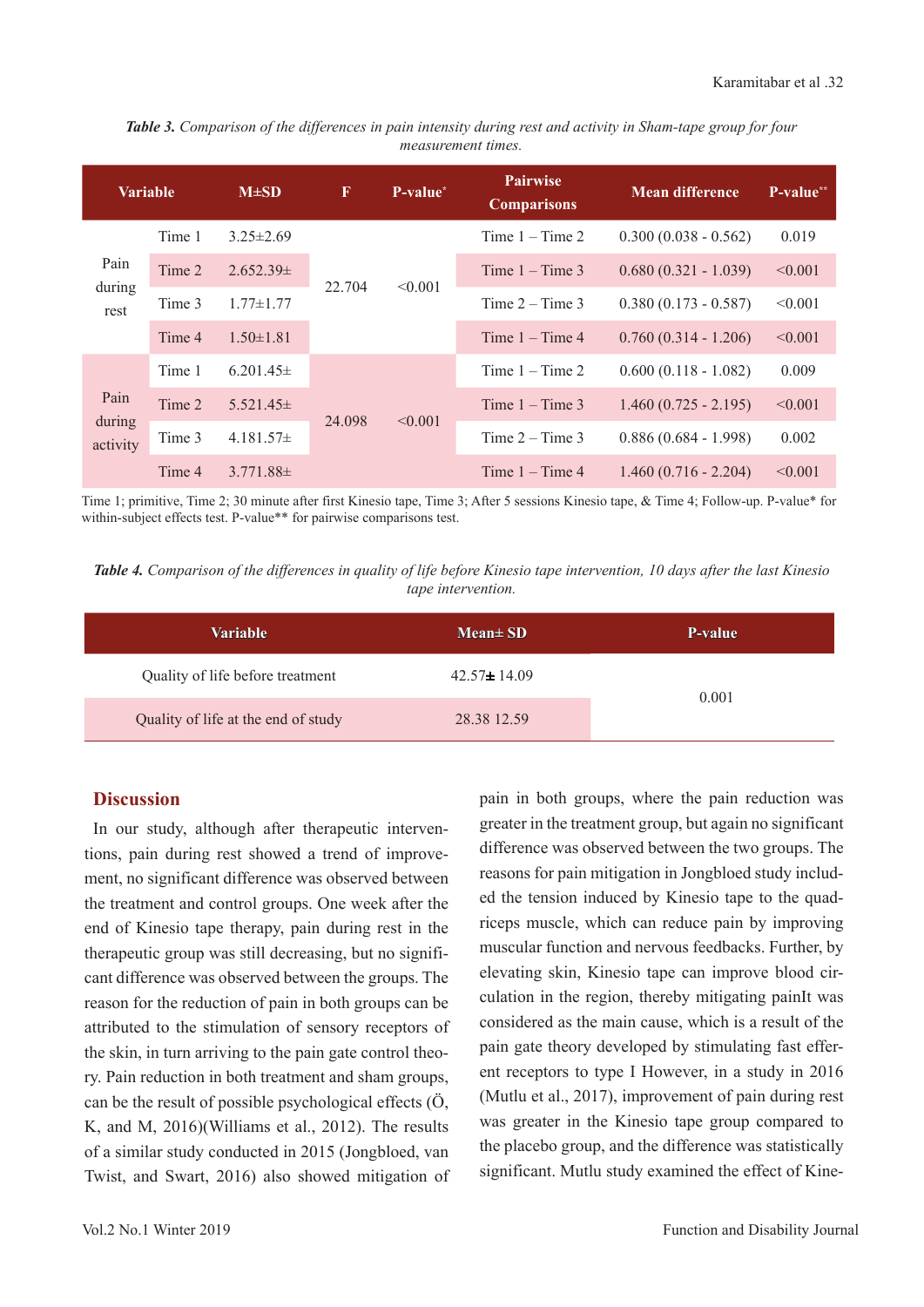sio tape on pain, function, and knee range of motion. In Mutlu study, Kinesio tape was applied Y-shaped, as a facilitator on the quadriceps muscles and hamstring. The reason for this difference is due to the different methods of Kinesio tape in that study. In this study, every patient received Kinesio tape three times within 3-4 day intervals and was followed up and assessed after one month.

In this study, despite the improving trend of pain during activity, no significant difference was observed between the groups. This mean of pain mitigation did not show any descending trend within one-week follow-up, and after stopping Kinesio tape in both groups. These results were congruent with the findings of Kocyigit (Kocyigit et al., 2015), in which pain changes were not observed during activity between treatment and control groups. Nevertheless, the results of another study (Sarallahi et al., 2016) showed that Kinesio tape in the long-term is influential for pain mitigation, and a significant difference was observed between the two groups. In Sarallahi study, both groups in addition to Kinesio tape received routine physiotherapy. The results of another study (Jongbloed, van Twist, and Swart, 2016) showed that after applying Kinesio tape, pain diminished significantly during activity in the Kinesio tape group compared to the control group. In Jongbloed study, both groups received both Kinesio tape and routine physiotherapy. Jongbloed study used different therapeutic methods compared to the present study. The results of Jongbloed study showed significant pain improvement during activity following the application of Kinesio tape in the Kinesio tape group compared to the control group. In Jongbloed study, the short-term effect of Kinesio tape has been examined. Also, in Jongbloed study, the subjects who had pain for more than one year and their pain was above 5 (VAS) were explored, which can be the reason for different results demonstrated in the current study. In another study (Mutlu et al., 2017) in 2014, pain mitigation in the treatment group was statistically significant compared to the placebo group. The measurements in Mutlu study were performed once following Kinesio tape and another time after a onemonth follow-up. The reason for the discrepancy between Mutlu study and the present study can be due to a different implementation of Kinesio tape and the different times of assessment. Furthermore, the mentioned studies were single-blind, hence, probability of bias exists in them.

In the Mutlu study, the quality of life was examined by the WOMAC questionnaire. The results showed a descending trend with a reduction of the mean (improve quality of life) following therapeutic interventions, but no significant difference was observed between the two groups. These results are similar to the findings of Wageck (Wageck et al., 2016). In both studies, the WOMAC questionnaire has been used, but the result did not show any significant difference between the groups. Other studies (Anandkumar, Sudarshan, and Nagpal, 2014) reported different results. Anandkumar study used the WOMAC questionnaire to investigate the quality of life and reported a significant difference between the two groups. In Anandkumar study, only women population were investigated and both groups received routine physiotherapy. In another study (Kocyigit et al., 2015), following treatment by Kinesio tape, improved quality of life was observed in both groups, but the improvement was greater in the control group. In Kocyigit study, Nottingham Health Profile (NHP) was used to investigate the quality of life. The method of implementing Kinesio tape in Kocyigit study was different from the method used in the current study.

## **Conclusion**

Based on the results obtained from this study, it can be concluded that Kinesio tape either therapeutically or as sham can cause diminished pain and improved quality of life in patients with knee osteoarthritis. Therefore, presumably the psychological effect of the sham Kinesio tape on pain and on the quality of life of patients is as much as the therapeutic Kinesio tape method.

#### **Limitations**

In this study, subjects above 45 years of age with moderate pain intensity were examined. Therefore, it is recommended that in future studies, the therapeutic effects of Kinesio tape be explored on the pain and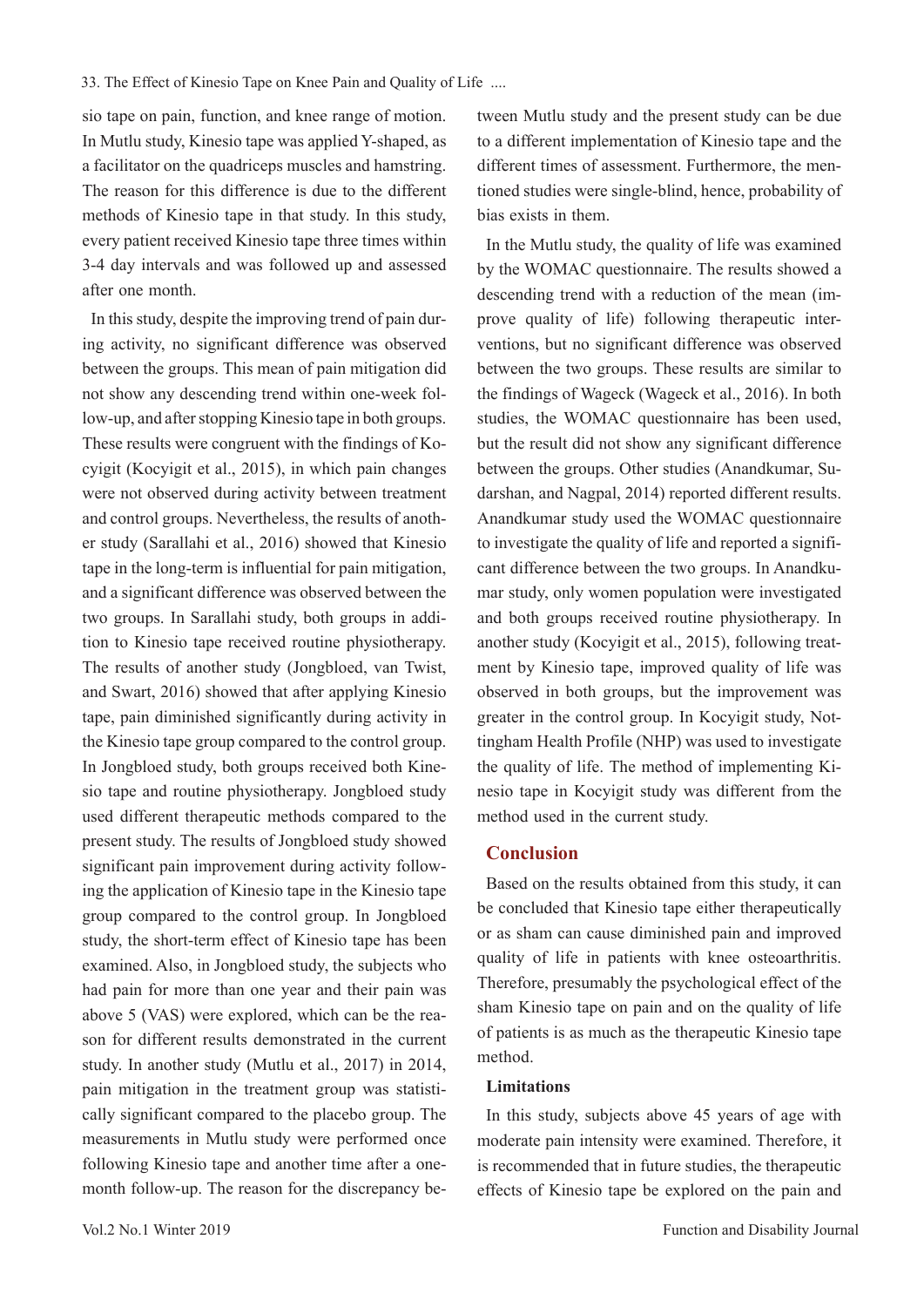quality of life of those with younger ages and with higher pain intensities. Also, the psychological effects of Kinesio tape were not investigated, which are recommended to be examined in future studies.

#### **Acknowledgement**

The Iran University of Medical Science funded this study. The authors wish to thank all subjects who kindly participated in this research.

#### **References**

 Anandkumar, S., Sudarshan, S., & Nagpal, P. (2014). Efficacy of kinesio taping on isokinetic quadriceps torque in knee osteoarthritis: a double blinded randomized controlled study. Physiotherapy theory and practice, 30(6), 375-383.

Chang, H. Y., Chou, K. Y., Lin, J. J., Lin, C. F., & Wang, C. H. (2010). Immediate effect of forearm Kinesio taping on maximal grip strength and force sense in healthy collegiate athletes. Physical Therapy in Sport, 11(4), 122-127. Ebrahimzadeh, M. H., Makhmalbaf, H., Birjandinejad, A., Keshtan, F. G., Hoseini, H. A., & Mazloumi, S. M. (2014). The Western Ontario and McMaster Universities Osteoarthritis Index (WOMAC) in persian speaking patients with knee osteoarthritis. Archives of bone and joint surgery, 2(1), 57-62.

Jongbloed., Lisa., Daniëlle van Twist., and Nynke Swart. (2016). Kinesio Taping Improves Pain, Range of Motion, and Proprioception in Older Patients With Knee Osteoarthritis. American journal of physical medicine & rehabilitation / Association of Academic Physiatrists, 95(1), e7.

Kocyigit, F., Turkmen, M. B., Acar, M., Guldane, N., Kose, T., Kuyucu, E., & Erdil, M. (2015). Kinesio taping or sham taping in knee osteoarthritis? A randomized, double-blind, sham-controlled trial. Complementary therapies in clinical practice, 21(4), 262-267.

Kumbrink, B., & Taping, K. (2012). An Illustrated Guide- -Basics--Techniques--Indications.

Mutlu, E. K., Mustafaoglu, R., Birinci, T., & Ozdincler, A. R. (2017). Does Kinesio taping of the knee improve pain and functionality in patients with knee osteoarthritis?: a randomized controlled clinical trial. American journal of physical medicine & rehabilitation, 96(1), 25-33.

# **Conflict of Interest Statement**

All the authors declare that they have no conflict of interest.

Öztürk, G., Külcü, D. G., Mesci, N., Şilte, A. D., & Aydog, E. (2016). Efficacy of kinesio tape application on pain and muscle strength in patients with myofascial pain syndrome: a placebo-controlled trial. Journal of physical therapy science, 28(4), 1074-1079.

Oliveira, A. K., Borges, D. T., Lins, C. A., Cavalcanti, R. L., Macedo, L. B., & Brasileiro, J. S. (2016). Immediate effects of Kinesio Taping® on neuromuscular performance of quadriceps and balance in individuals submitted to anterior cruciate ligament reconstruction: a randomized clinical trial. Journal of science and medicine in sport, 19(1), 2-6.

Roder, D. M. (2002). The epidemiology of gastric cancer. Gastric cancer, 5(1), 5-11.

Sarallahi, M., Amiri, A., Sarafzadeh, J., & Jamshidi, A. A. (2016). The effect of quadriceps kinesio tape on functional disability, pain, and knee joint position sense in knee osteoarthritis patients. Journal of Clinical Physiotherapy Research, 1(2), 73-78.

Yeung, S. S., Yeung, E. W., Sakunkaruna, Y., Mingsoongnern, S., Hung, W. Y., Fan, Y. L., & Iao, H. C. (2015). Acute effects of kinesio taping on knee extensor peak torque and electromyographic activity after exhaustive isometric knee extension in healthy young adults. Clinical journal of sport medicine, 25(3), 284-290.

Torres, R., Trindade, R., & Gonçalves, R. S. (2016). The effect of kinesiology tape on knee proprioception in healthy subjects. Journal of bodywork and movement therapies, 20(4), 857-862.

Wageck, B., Nunes, G. S., Bohlen, N. B., Santos, G. M., & de Noronha, M. (2016). Kinesio Taping does not improve the symptoms or function of older people with knee osteoarthritis: a randomised trial. Journal of physiothera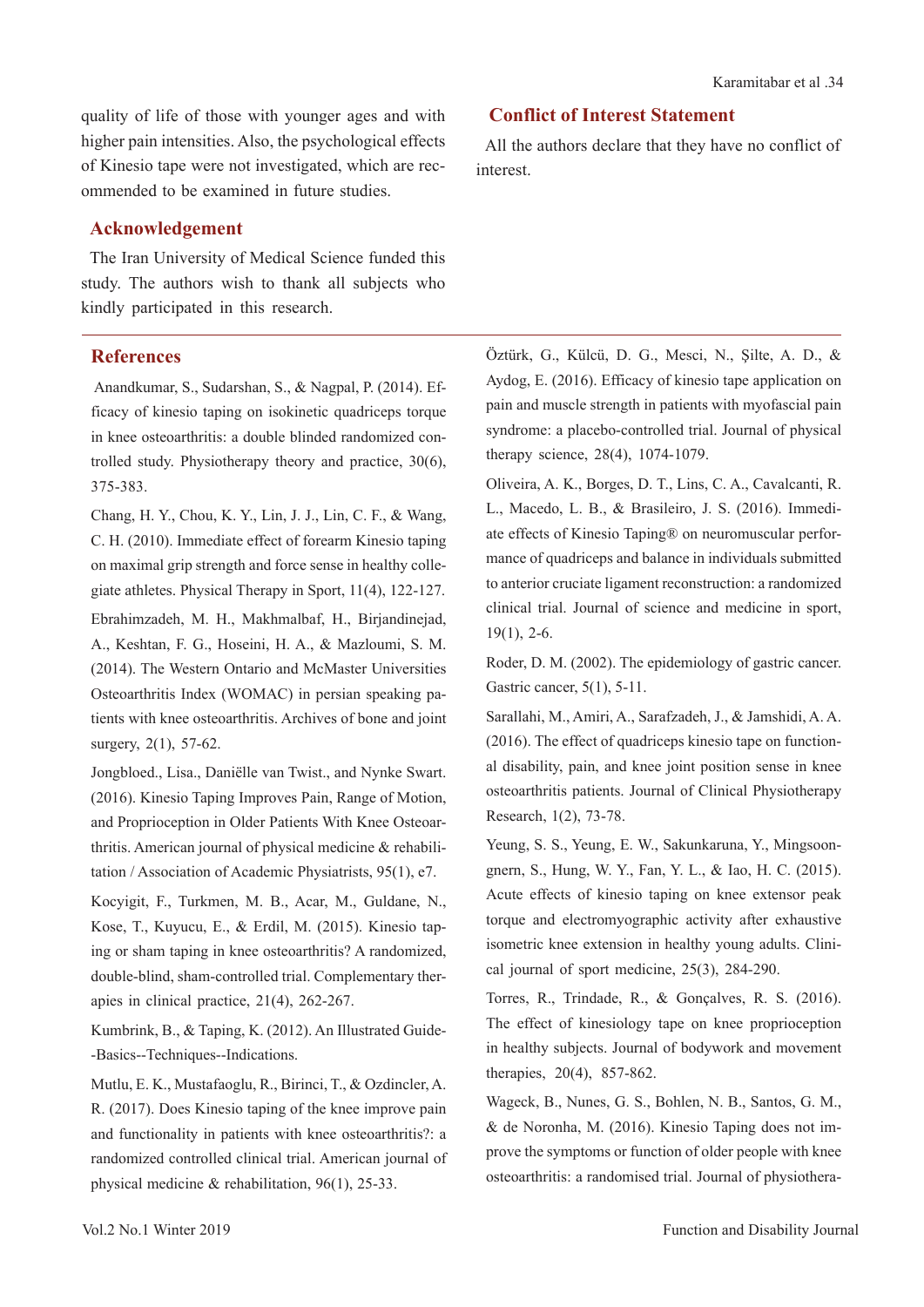35. The Effect of Kinesio Tape on Knee Pain and Quality of Life ....

py, 62(3), 153-158.

Williams, S., Whatman, C., Hume, P. A., & Sheerin, K. (2012). Kinesio taping in treatment and prevention of sports injuries. Sports medicine, 42(2), 153-164.